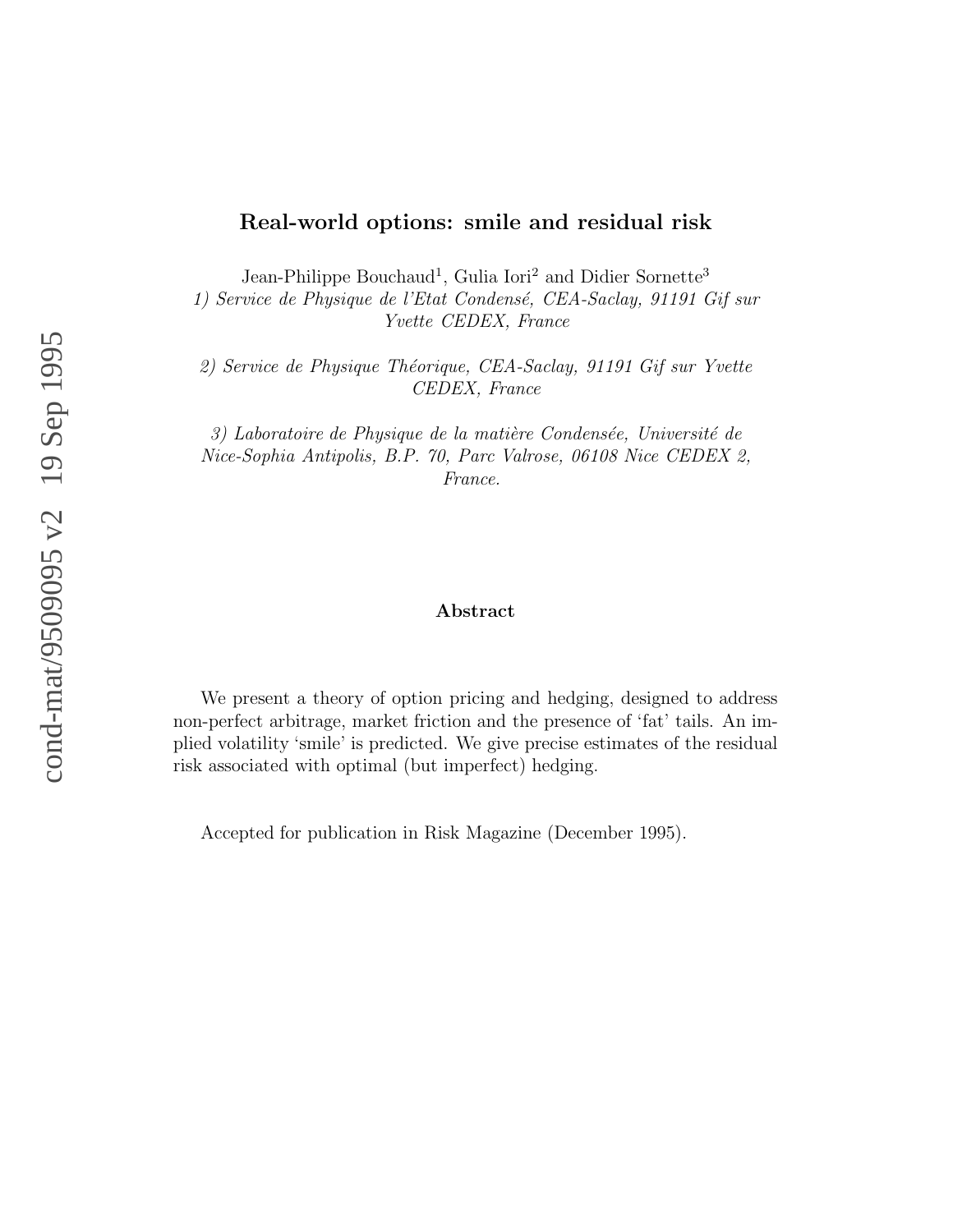# **1 Introduction**

In 1973, Black and Scholes [[1\]](#page-11-0) developed the mathematical theory of perfectly hedged options in an arbitrage-free lognormal random walk asset price model. Fundamental for the mathematical formulation and deeply rooted in the mind of both theoreticians and practitioners, evolved the notion that a general strategy of pricing and coverage of derivatives involves the hedging away of all risks. However, we do not live in a Black-Scholes world :

- asset prices do not follow a continuous time lognormal processes, but may exhibit large jumps and be distributed with fat tails, in addition to present subtle correlations between increments at different times (the markets are 'incomplete'),
- the replicating portfolio cannot be implemented exactly, since it involves continuous rebalancing: several 'imperfections' such as transaction costs, delays and lack of liquidity necessarily introduce a finite time scale for transactions.

Confronted with these practical problems, many authors have attempted to generalize the Black and Scholes strategy. Here, we present an intuitively appealing formalism which is flexible enough to address these problems efficiently and show how it can be implemented practically. Our method is based on a global (integral) representation of wealth balance, in contrast to Black-Scholes local (differential) approach. The mathematical tool-box is that of functional integration and derivation, in contrast to the standard Itô calculus and partial differential equation formalism. We propose two main new concepts :

- The minimization of the *non zero residual risk* as a criterion to fix an optimal strategy [[2\]](#page-11-0). One should note in this respect that somewhat related ideas have previously been proposed in the mathematical literature in a rather formal way [\[3\]](#page-11-0). Furthermore, our hypothesis are more general and the resulting formulae are easily implemented numerically.
- For strongly fluctuating assets, option pricing and its hedging is obtained by a 'tail chiseling' of wealth distributions as a treatment of large risks [[4](#page-11-0)].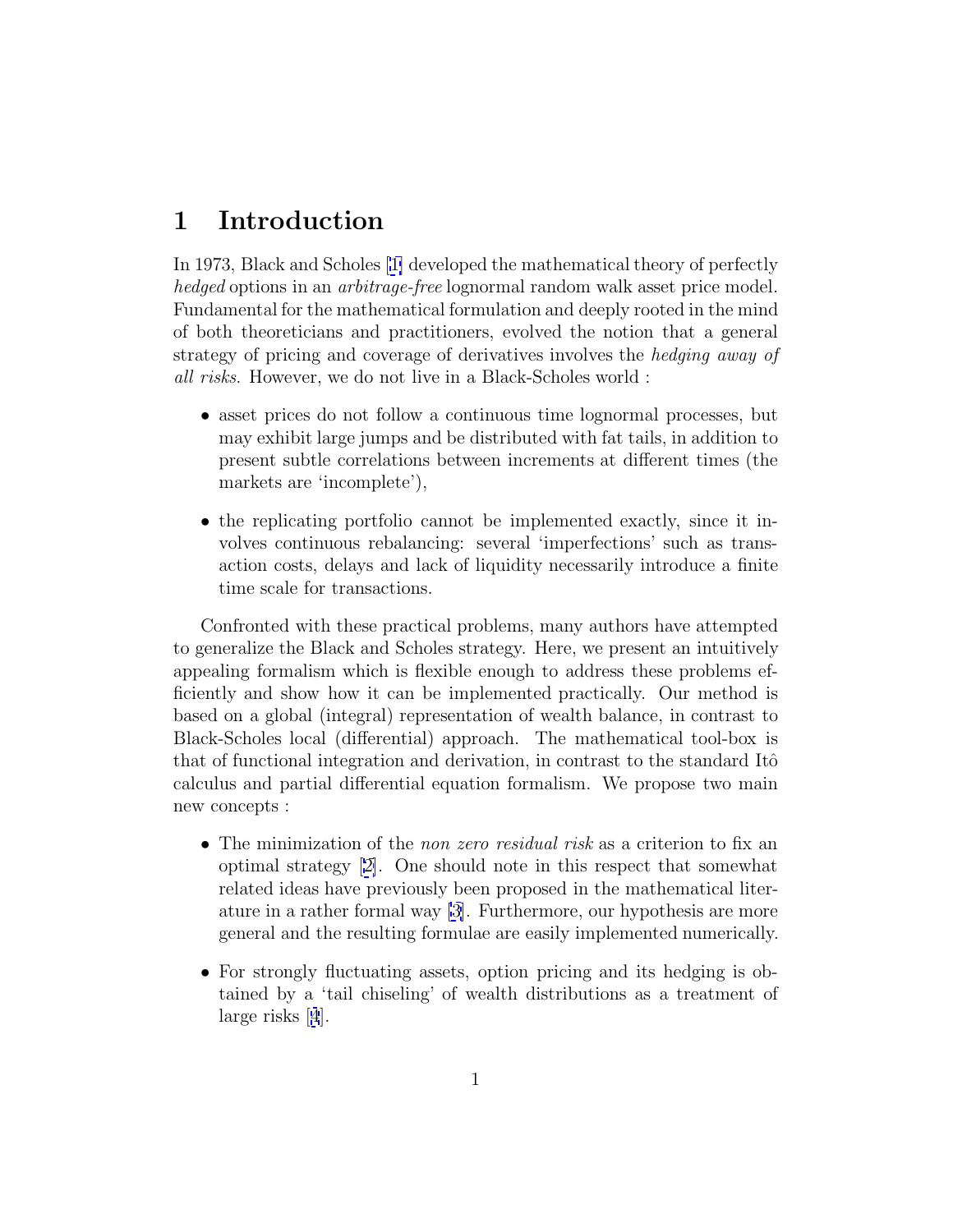One of our main thrust is to demonstrate how these ideas can be put in practical terms, using relatively simple mathematics.

Let us discuss it for the basic European call option pricing problem – generalisation to more complicated products does not involve any conceptual difficulties. Suppose that an operator wants to buy a given share, a certain time  $t = T$  from now  $(t = 0$  at which the current value is  $x(t = 0) \equiv x_0$ , at a fixed 'striking' price  $x_c$ . If the share value at  $t = T$ ,  $x(T)$ , exceeds  $x_c$ , the operator 'exercises' his option, with an immediate profit difference  $x(T) - x_c$ . On the contrary, if  $x(T) < x_c$  the operator may not buy the share. What is the price  $\mathcal{C}(x_0, x_c, T)$  of this possibility given to the operator by -say- the "bank", and what trading strategy should be followed by the bank between now and T, depending on what the share value  $x(t)$  actually does between  $t = 0$  and  $t = T$ ? These are the two questions answered by Black and Scholes in the context of an ideal complete market, and which we wish to consider from a somewhat different point of view adapted to real-world markets.

In common with Black and Scholes, the starting point is to write a wealth balance for the bank. However, instead of computing the instantaneous variation of the value of its portfolio (which assumes continuous time), we write a global balance at time  $T$ , and assume that time is discrete, with a certain 'microscopic' time scale  $\tau$  below which trading is impossible (or, in the presence of transaction costs, very unfavorable – see below).

We shall assume for simplicity that the risk-free interest rate  $r$  is constant; more involved developments (including a random interest rate) are reported elsewhere. The *global* balance  $\Delta W$  for the bank between  $t = 0$  and  $t = T$  is thus given by:

$$
\Delta W = C(x_0, x_c, T) \exp(rT) - \max(x(T) - x_c, 0) +
$$

$$
+ \sum_{t=0}^{T} \phi(x, t) \exp(r(T - t))[\Delta_\tau x - rx(t)] \tag{1},
$$

with  $x_c$  the striking price,  $x_0$  the initial  $(t = 0)$  share price, and  $\phi(x, t)$  is the number of shares owned by the bank at time  $t$ , knowing that the share price is x.  $\Delta_{\tau}$  is the difference of share values between times  $t + \tau$  and t.  $\mathcal{C}(x_0, x_c, T)$  is the looked for option price. Expression (1), which in the continuous case is in fact the time-integrated version of Black and Scholes's differential equation, has a very intuitive meaning :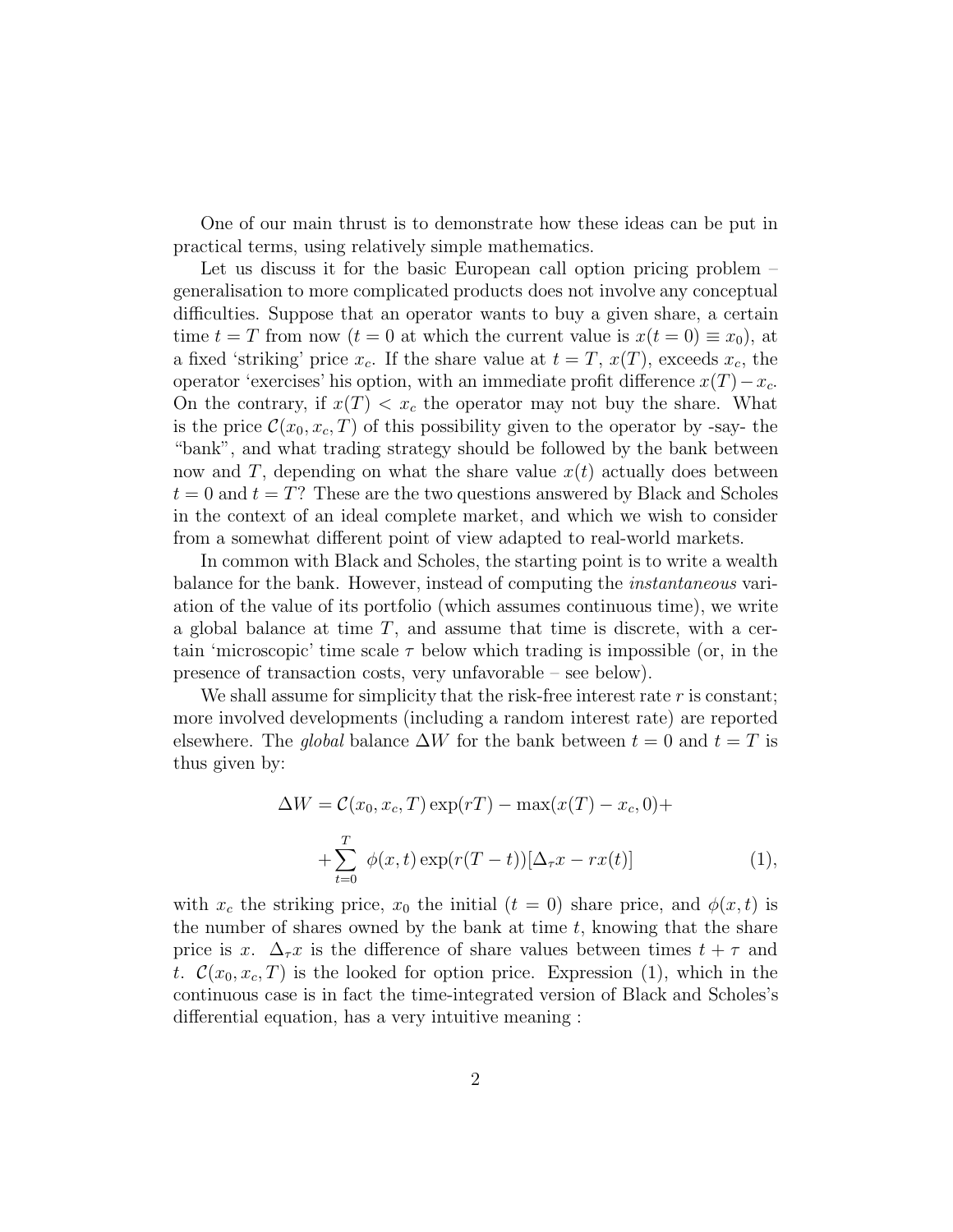- The first term is the gain from pocketing from the buyer the option price at  $t = 0$ , discounted at time T.
- The second term gives the potential loss equal to  $-(x(T)-x_c)$  if  $x(T) >$  $x_c$  (i.e. if the option is exercized) and zero otherwise.
- The third term quantifies the effect of the trading between  $t = 0$  and  $t = T$ : the true variation of wealth W between t and  $t + \tau$  is only due to the fluctuations of the share price, i.e.  $\phi(x, t)\Delta_{\tau}x$ , corrected by the fact that  $x\phi(x, t)$  has not benefited from the risk-free interest rate. (Note that the term  $x\Delta_{\tau}\phi$  describes conversion of shares into other assets or the reverse, but not a real change of wealth).

The bank wealth variation  $\Delta W$  depends a priori on the specific realization  ${x(t)}|_{t=0-T}$  of the asset price. For a continuous log-normal process, the result of Black and Scholes is that  $\Delta W$  is strictly vanishing for  $\tau \to 0$  for a particular choice of  $\phi(x, t)$  and  $\mathcal{C}(x_0, x_c, T)$ . Equivalently, both equalities  $\langle \Delta W \rangle = 0$  and  $\langle (\Delta W)^2 \rangle = 0$  hold, where  $\langle ... \rangle$  denotes the average over all possible different realisations of the history  $\{x(t)\}\$ . In other words, the averages  $\langle \ldots \rangle$  are taken over the initial historical measure in which the drift is not in general equal to the risk-free interest rate. The first condition  $\langle \Delta W \rangle = 0$  is the 'no free lunch' condition. The second expression simply writes that the square of the bank wealth volatility  $\langle \Delta W^2 \rangle$  is zero which ensures the hedging away of all risk. This is just another view point to retrieve Black and Scholes results, holding true for any quasi-Gaussian, timecontinuous processes [[2\]](#page-11-0).

# **2 Risk-corrected option prices**

In the real world where  $\Delta W$  cannot be made to vanish exactly, we propose to apply the spirit of Markowitz portfolio approach to the total bank wealth balance, viewed as an effective portfolio estimated at the time  $T$  of the death of the option. In this goal, one has to calculate the average return  $\langle \Delta W \rangle$ and the second moment (related to the square of the bank wealth volatility)  $\langle \Delta W^2 \rangle$  when they exist (the case of very strongly fluctuating 'Lévy processes' with ill-defined theoretical volatility will be addressed below). For the time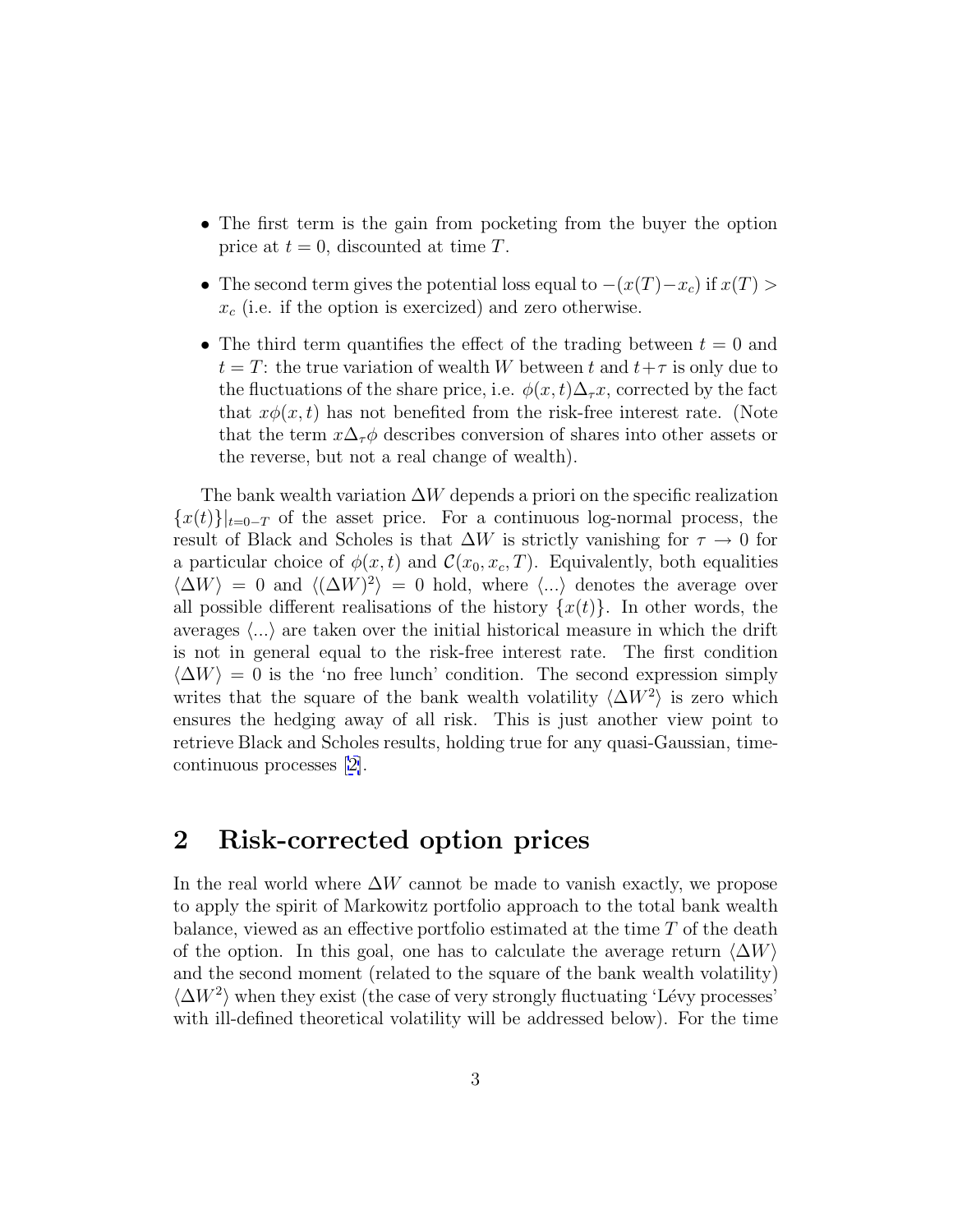being, we assume that both  $\langle \Delta W \rangle$  and  $\langle \Delta W^2 \rangle$  exist. The optimal strategy  $\phi^*(x,t)$  that the bank must follow should certainly be such that the uncertainty on the outcome is minimum. The reason for this is that the bank will adjust the option price according to its risk aversion, for instance with the criterion √

$$
\langle \Delta W \rangle |_{\phi = \phi^*} = \lambda \sqrt{\mathcal{R}^*},\tag{2}
$$

where  $\mathcal{R}^* \equiv \langle \Delta W^2 \rangle - \langle \Delta W \rangle^2|_{\phi=\phi^*}$  is the square of the volatility of the bank wealth. Eq. (2) simply means that the bank wishes to keep the probability of global loss incurred by delivering the option at a certain level – say 10%. The minimisation of  $\mathcal{R}^*$  is thus necessary to keep the option price itself as low as possible. Alternatively, the knowledge of  $\langle \Delta W \rangle |_{\phi=\phi^*}$  and  $\sqrt{\mathcal{R}^*}$  allows one to extract from the market price of a given option the value of its ' $\lambda$ ' (a yet unused Greek letter).  $\lambda$  can be thought of as an objective (dimensionless) measure of the real option price, in units of the real risk associated to the underlying asset – high  $\lambda$ 's corresponding to expensive options. Note that the term in the right hand side of eq.(2) allows the bank to introduce a bid-ask offer range around a central 'fair' price which itself is independent of  $\lambda$ . This bid-ask offer range is dependent upon the bank portfolio and its risk-aversion.

### **2.1 Independent increments of the share value**

Let us suppose that the local slopes  $\Delta_{\tau} x$  are statistically independent (but not necessarily Gaussian) for different times. In this case, both  $\langle \Delta W \rangle$  and the 'risk' measured as  $\mathcal{R}[\phi(x,t)] = \langle (\Delta W)^2 \rangle - \langle \Delta W \rangle^2$  can be explicitely calculated. We can then determine the optimal strategy  $\phi^*(x,t)$  through a 'functional minimisation':

$$
\frac{\partial \mathcal{R}[\phi(x,t)]}{\partial \phi(x,t)}|_{\phi=\phi^*} = 0.
$$
\n(3)

from which a general expression of both  $\phi^*(x,t)$  and of the residual risk  $\mathcal{R}^* = \mathcal{R}[\phi^*(x,t)]$  can be derived [[2](#page-11-0)] – see the 'Technical sheet' below). These results are valid for an arbitrary stochastic process with uncorrelated increments, including 'jump', or discrete-time, processes. The process can furthermore be explicitely time-dependent, with a variance which is a function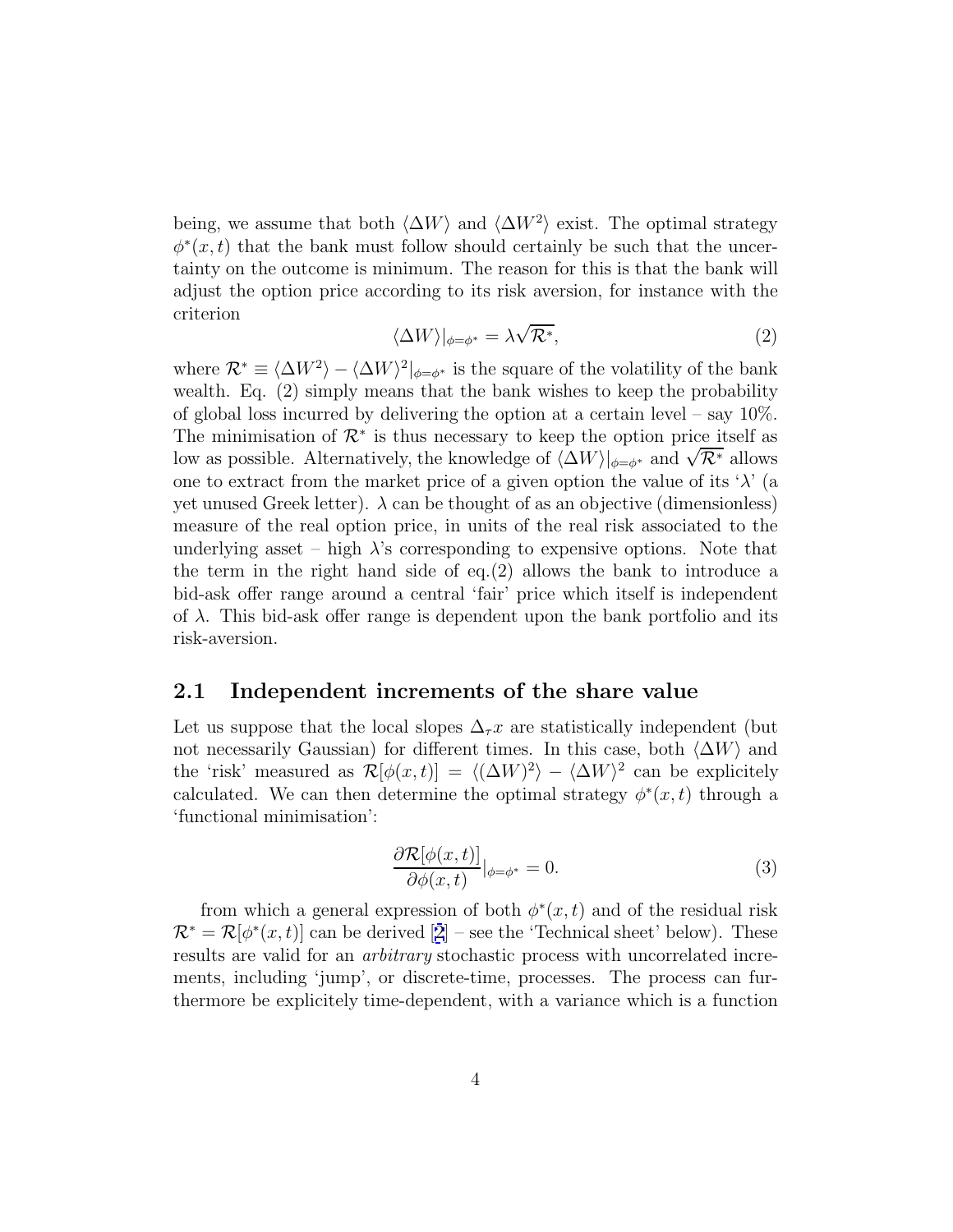of time, as for the much studied 'ARCH' processes, which are Gaussian processes with a t-dependent variance  $\mathcal{D}(t)$ .

The obtained formulae can be simplified in several cases [[2\]](#page-11-0) and allows us to retrieve Black and Scholes' result when  $\Delta_{\tau} x$  are Gaussian variables and  $\tau$ tends to zero (continuous process). In particular, one finds indeed that  $\mathcal{R}^*$ vanishes exactly in the continuous time limit. One may also check that in that case, the results on the option price and the optimal strategy are indeed independent of the average return of the share.

The condition  $\mathcal{R}^* = 0$  is very specific to the Gaussian can and does not hold for a more general stochastic process. This is the main difference between the present approach and that of Black and Scholes and subsequent workers (see however [[3\]](#page-11-0)):

1) we find that a vanishing residual risk cannot be achieved in the general case and are able to quantify it precisely (see Fig 2 below);

2) however, this does not imply that an optimal strategy does not exist. We have indeed found an optimal  $\phi^*(x,t)$  which minimize the risk and which is a natural generalization of Black and Scholes result.

Note finally that other definitions of the risk are possible, for example through higher moments of the distribution of  $\Delta W$ . The functional minimisation technique presented here can easily be adapted to these cases – although the calculations are more cumbersome.

### **2.2 Illustration: options on the MATIF**

These findings are relevant to various concrete situations. In particular, strong deviations from a Gaussian behaviour ("leptokurtosis") are often observed in many situations. In this case, the above method allows one to estimate quantitatively the residual risk and correct the trading strategy and the option price accordingly. We present an illustration by comparing the option price obtained from the proposed functional quadratic minimization procedure and from Black and Scholes formula applied on MATIF options, with a 30 days maturity  $(T = \frac{30}{365}$  days). In this goal, we have determined the historical conditional distribution  $P(x', t'|x, t)$  from the MATIF daily quotation variations in the period 1990-1992. We have tested a certain degree of stationarity of the data by constructing the distribution of price increments over various time intervals. We then determined  $P(x', t'|x, t)$  by scanning the data set and using the assumption of stationarity implying that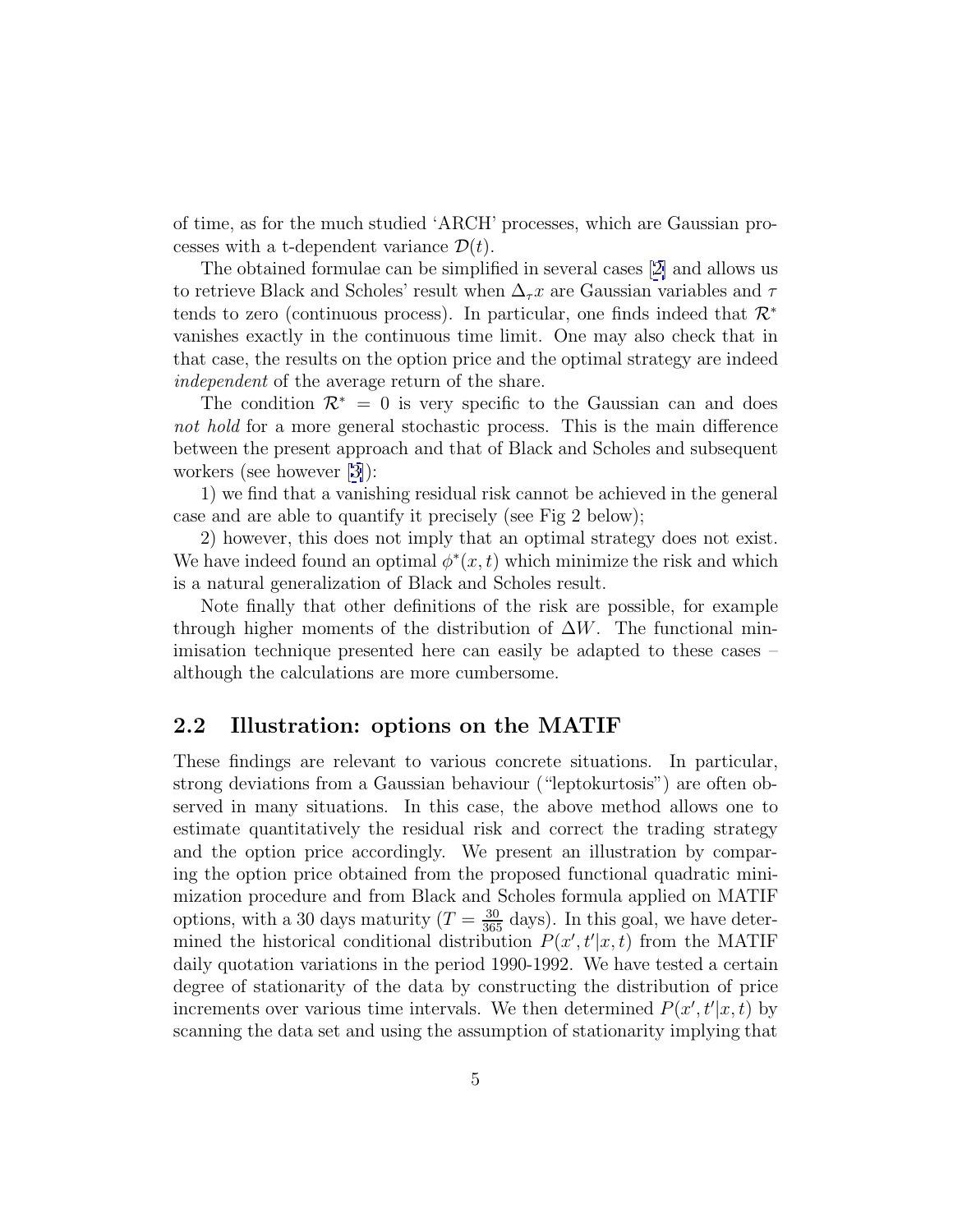$P(x', t'|x, t) = P(x' - x, t' - t)$ . In order to apply the Black and Scholes results, we have fitted  $P(x'-x, t'-t=1)$  by a log-normal distribution, finding a volatility  $\sigma^2 \simeq 10^{-5}$  per day.  $P(x'-x, t'-t=1)$  and its log-normal fit is shown in Fig.1. We can also apply directly our formulae using the empirically determined distribution and obtain the option price  $\mathcal{C}(x_0, x_c, T)$  as a function of the striking price  $x_c$  (Fig 2) in a risk insensitive world  $(\lambda = 0)$ , and compare it to the Black-Scholes price with the historical volatility (dotted curve). As is well known, this procedure underestimates the 'true' price: the presence of 'tails' in the distribution induces a larger effective volatility. One can in fact invert the Black-Scholes formula and determine an implied volatility from our determination of the price. The result is given in the inset of Fig 2 and reproduces the well known 'smile': the effective volatility is stronger for 'out of the money' options. More importantly, the residual risk  $\mathcal{R}^*$  is non-zero, it furthermore depends on the trading 'frequency', i.e. the number of 'inactive' days  $\tau$  without rehedging. As expected, the larger this number of days, the larger the risk : we have plotted in Fig 3 the quantity  $\sqrt{\mathcal{R}^*}$  as a function of  $\tau$ , together with the total transaction costs K associated with these rehedging, assuming that each trading has a cost equal to 0.05% of the share's value. The full curve represents the sum of these two 0.05% or the snare's value. The full curve represents the sum or these two<br>sources of extra-cost:  $\overline{K} = \sqrt{\mathcal{R}^*} + \mathcal{K}$  is the risk-aversion cost  $(\lambda = 1)$  plus the transaction costs. Interestingly,  $\overline{\mathcal{K}}$  has a *minimum*, which is the optimal trading rate ( $\tau \simeq 10$  days for this particular choice of parameters). Due to the impact of transaction costs, it appears that a daily rehedging strategy is not reasonable – unless  $\lambda$  is very large (strong risk aversion). Note that K represents an appreciable fraction of the 'fair' price.

Finally, we have compared in Fig 3 (Inset) the residual risk for our optimal strategy with the residual risk obtained following the Black-Scholes strategy. As expected, the latter is larger: the risk can be *substantially reduced* using our 'optimal' strategy.

### **2.3 Rare events and fat tails**

Our method can be adapted to many situations: more exotic options, or more complicated stochastic processes, such as correlated Brownian motions  $[2]$  $[2]$  $[2]$  or Lévy processes, which have been argued by many authors  $[5]$  to be adequate models for short enough time lags, when the kurtosis is large. The latter case is interesting since the notion of variance becomes ill-defined due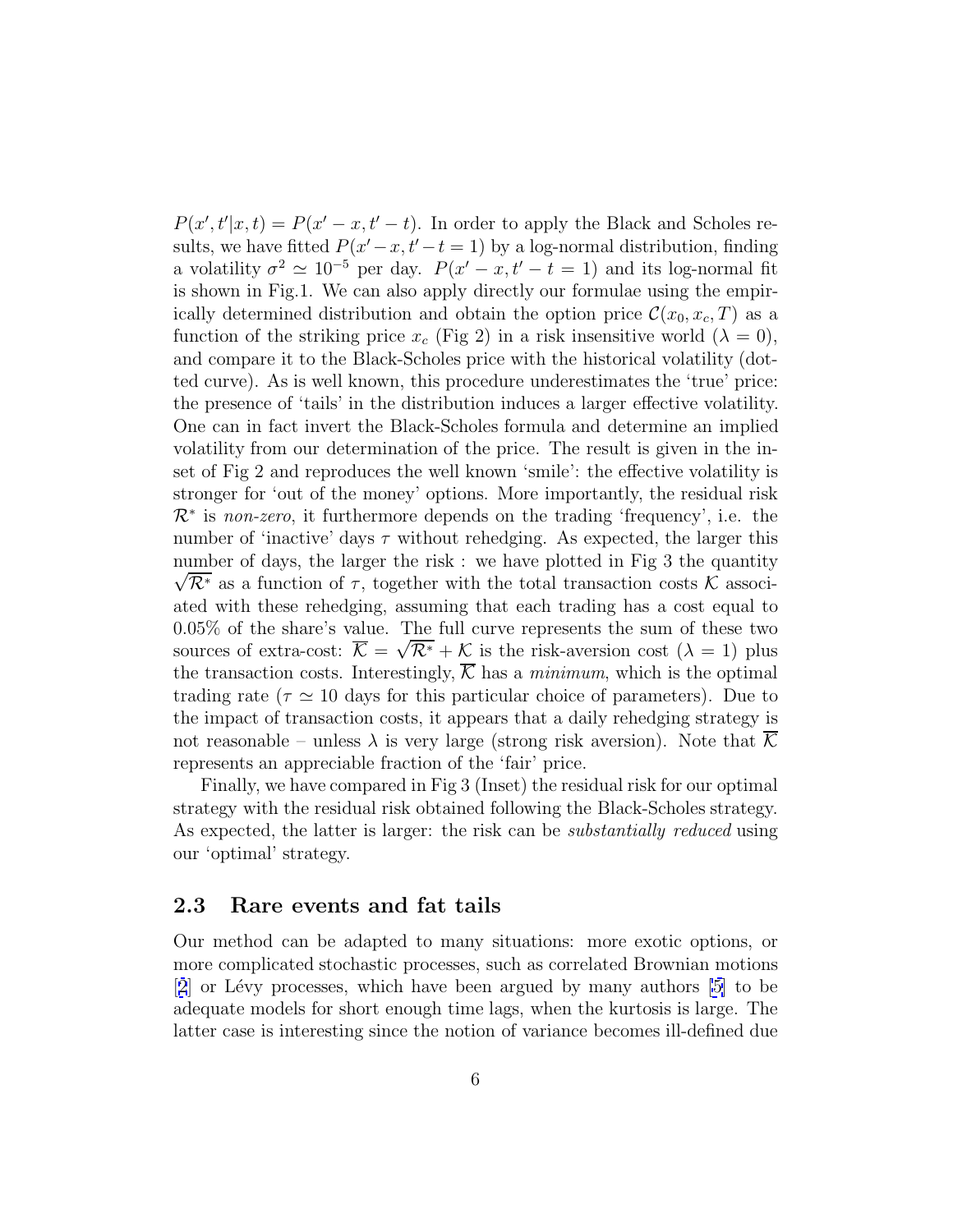to the presence of extremely large fluctuation (crashes). The above criterion fixing the optimal strategy  $\phi(x, t)$ , based on a minimization of the variance is thus meaningless. Intuitively, this comes from the fact that the variance is dramatically sensitive to large price variations. This indicates that moments are not sufficient anymore to capture the informations contained in the price and wealth distribution : one must study directly the distributions themselves, and more precisely the tails of the distribution  $P(\Delta W)$  of the wealth variation  $\Delta W$ . By the laws of composition of Lévy laws, one can show that  $P(\Delta W)$  decays as  $\frac{W_0^{\mu}[\phi(x,t)]}{|\Delta W|^{1+\mu}}$  for large losses  $(\Delta W \longrightarrow -\infty)$ , with  $W_0$  depending on  $\phi(x, t)$ . We then propose to determine the optimal strategy  $\phi^*(x,t)$  by the condition  $\frac{\delta W_0}{\delta \phi(x,t)} = 0$  - corresponding to a minimization of the 'catastrophic' risks, since  $\hat{W}_0$  controls the scale of the distribution of losses, i.e. their order of magnitude.

The full derivation of the solution of this minimisation problem will be presented elsewhere; here we restrict to the simple 'variational' ansatz where  $\phi(x, t)$  is taken to be a constant  $\phi$ , independent of x and t, to be optimized. Using Eq.(1), we need to calculate the distribution  $P(\Delta W)$  of large losses.  $\Delta W$  can take large negative values when

- $x(t)$  drops dramatically : the option is not realized  $(\max(x(T)-x_c, 0))$ 0) but the bank looses  $(x(T) - x_0)\phi$  due to its hold position. Taken alone, this favors  $\phi \to 0$ .
- $x(t)$  increases much above  $x_c$ : the bank has to produce the share and thus loses  $-(x(T)-x_c)$  but partially compensates this loss by its holding of  $(x(T) - x_0)\phi$ , thus resulting in a net loss of  $-(1 - \phi)(x(T) - x_0)$ . Taken alone, this situation favors  $\phi \rightarrow 1$ .

There is thus a trade-off between the two possibilities, leading to a non-trivial optimal  $φ$ .

In order to obtain it, we write the distribution  $P(\Delta W)$  of large losses as the sum of these two independent processes and get

$$
W_0^{\mu} = (1 - \mathcal{P})C_{-}\phi^{\mu} + \mathcal{P}C_{+}(1 - \phi)^{\mu}.
$$
 (4)

where  $C_{\pm}$  describe the 'tails' of the historical distribution:

$$
P(x, T | x_0, 0) \simeq_{x-x_0 \to \pm \infty} \frac{C_{\pm}}{|x - x_0|^{1+\mu}}.
$$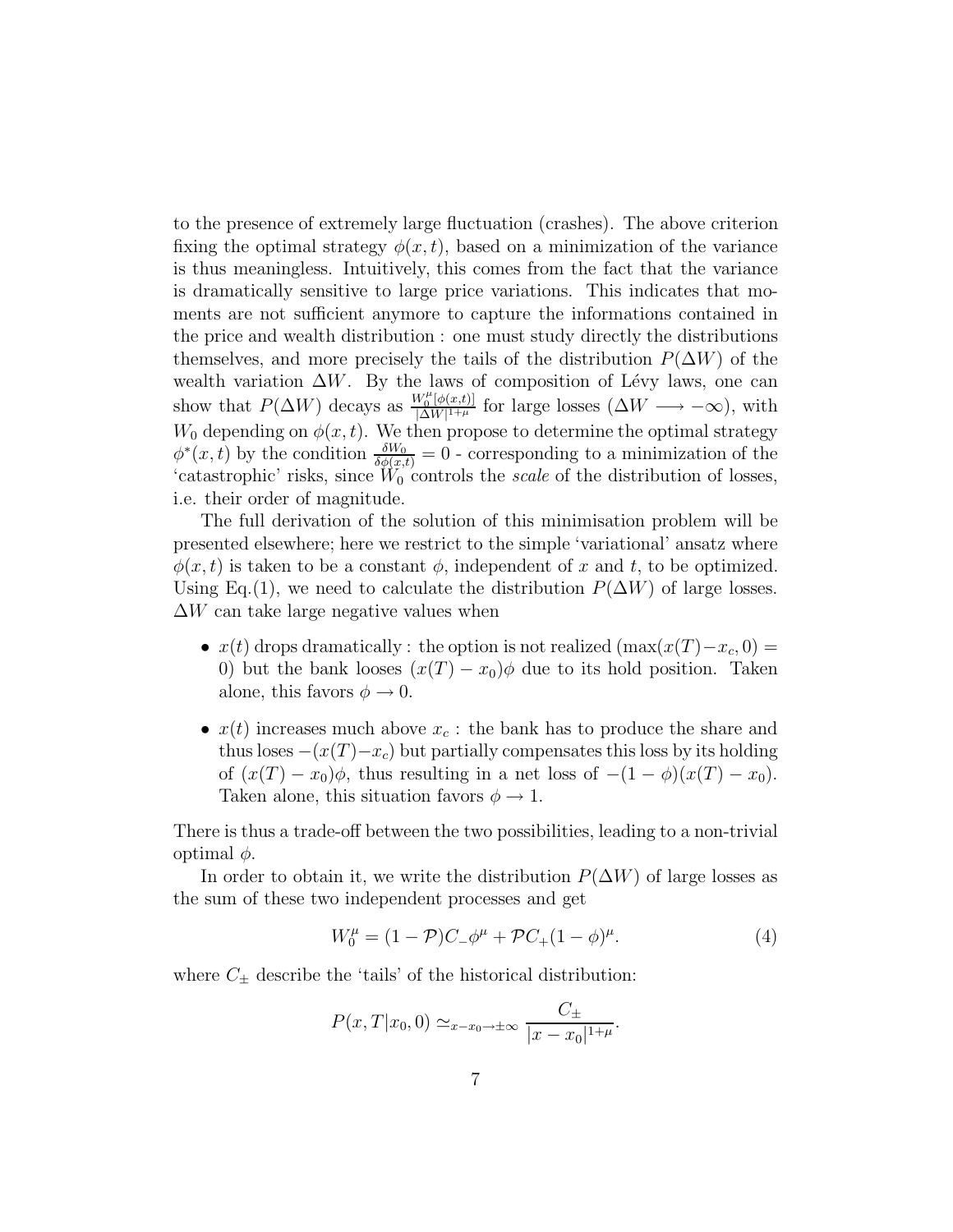$\mathcal P$  is the probability at  $t = 0$  that the option will be exercised. Minimisation of  $W_0$  with respect to  $\phi$  yields

$$
\phi^* = \frac{[C_+ \mathcal{P}]^{\zeta}}{[C_+ \mathcal{P}]^{\zeta} + [C_-(1-\mathcal{P})]^{\zeta}} \qquad \zeta \equiv \frac{1}{\mu - 1}
$$
(5)

A more complete treatment with an arbitrary  $\phi(x, t)$ , in fact leads to the same result given by eq.(5), but with a *time dependent*  $P = \int_{x_c}^{\infty} dy' P_0(y', T | y, t)$ , which is the probability at time  $t$  at which the stock price is  $y$  that the option will be exercized (at  $T$ ).

If  $(1 - P)C_{-} \ll PC_{+}$  (resp.  $(1 - P)C_{-} \gg PC_{+}$ ),  $\phi \to 1$  (resp. 0), as is natural since then one of the two histories dominate. If both have the same weight, the intuitive result  $\phi^* = \frac{1}{2}$  is recovered. The resulting optimal 'scale'  $W_0(\phi^*)$  is now the correct measure of the risk which must be added to the risk neutral price with a coefficient depending on risk aversion.

The case where  $\mu < 1$ , for which the mean becomes itself ill-defined, has been discussed in [[2\]](#page-11-0). Let us simply mention that the optimal strategy in that case is either  $\phi^* = 0$  or 1. Finally, in the border case  $\mu = 2$  (asymptotically attracted to the 'Gaussian' stable law), with symmetric tails  $C_+ = C_-\,$ , we recover  $\phi^*(x,t) = \mathcal{P}(x,t)$ , which is precisely Black and Scholes's result.

## **3 Conclusion**

We have thus proposed a pragmatic and flexible theory of option pricing, which naturally generalizes the Black-Scholes results to intrinsically risky markets. Our method allows one to decompose in readable way the option price into an irreducible part corresponding to a 'fair game' condition plus an extra-cost  $\mathcal K$  which includes the residual risk associated with trading and transaction costs. The risk part is minimized in a variational way with respect to the strategy. A well defined trading frequency appears, as a trade-off between risk and transaction costs. Our precedure is furthermore relatively easy to implement numerically, and we hope that it will prove useful to professionals.

We wish to thank J.P. Aguilar, L. Mikheev, J. Miller and Ch. Walter for interesting discussions.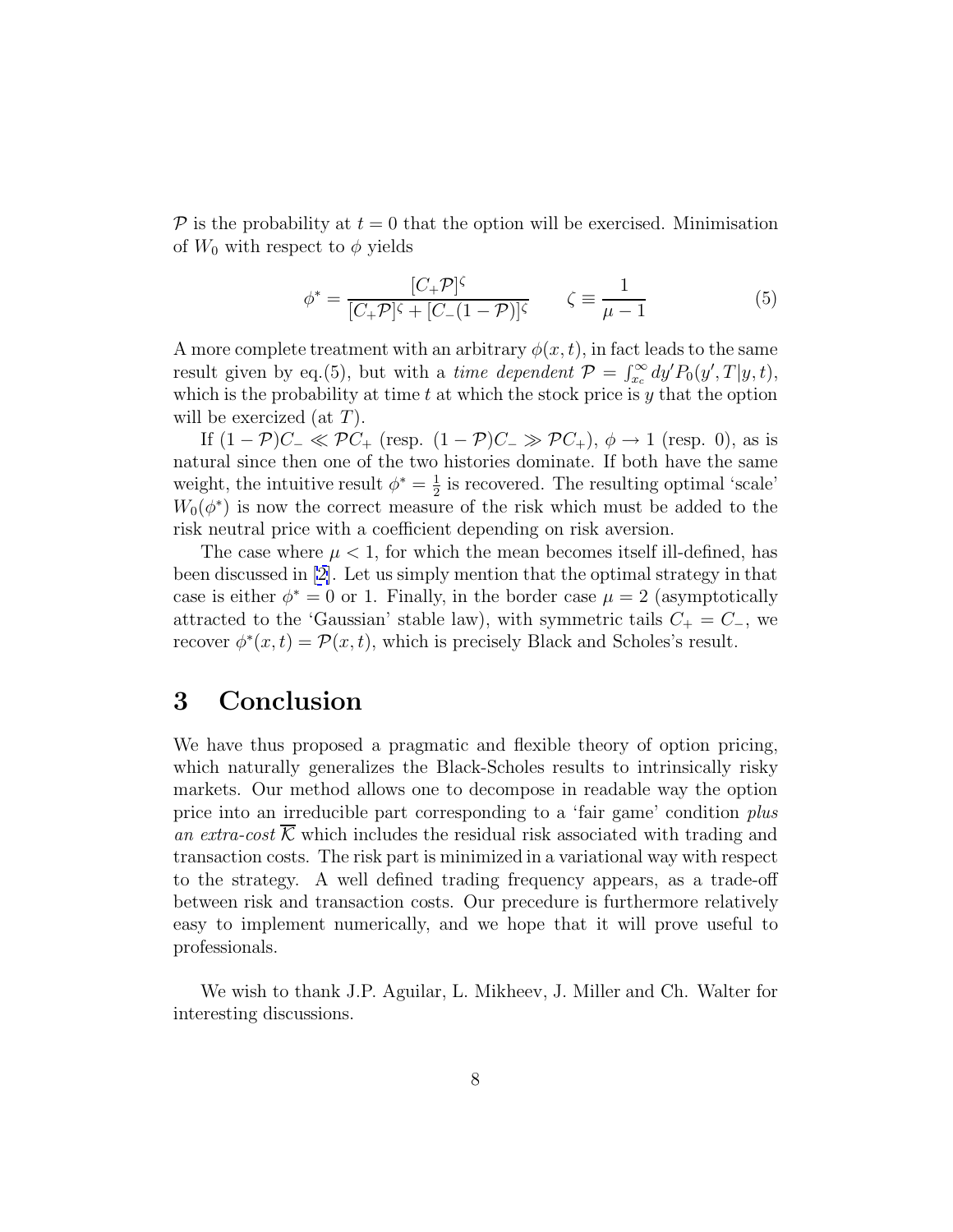#### **Figure Captions**.

Fig. 1. : Historical distribution of the daily relative variation  $\frac{\Delta x}{x}$  for the MATIF daily quotation variations in the period 1990-1992 and comparison with the best fit to a normal distribution (dotted curve). As is by now familiar, the empirical distribution has clearly visible 'fat tails' and a sharper maximum. For example, the kurtosis of the distribution is equal to 28.1 instead of 3 for a normal distribution.

Fig.2 : a) Comparison between the option price obtained from Eq.(8) with  $\lambda = 0$  and assuming independent increments (full line) and from the Black and Scholes formula with the historical volatility (dotted line), applied on MATIF options with 30 days maturity (with striking price higher than the daily quotation  $x_0 = 100$ ) and put (with striking price lower then  $x_0 = 100$ ) options. As well known, Black and Scholes formula underestimates option prices when using the historical volatility. . The difference between the two curves is significantly larger than the error bars from our numerical implementation of the analytical formula based on historical data.

b) Inset: 'Implied volatility' obtained by inverting the Black-Scholes formula. The well known 'volatility smile' is reproduced.

Fig 3. : a) Risk aversion cost  $\sqrt{\mathcal{R}^*}$  (dashed line) and total transaction cost  $K$  (dotted line) associated with rehedging as a function of trading time  $\tau$ , for a 30 days option with  $x_c = x_0$ . We assume that trading costs 0.05% of the 'share' value. The sum of the two curves (full line) represents the total extra cost  $\overline{\mathcal{K}}$  that should be considered to adjust the option price when the risk aversion coefficient  $\lambda = 1$ . Notice that  $\overline{\mathcal{K}}$  has a minimum for  $\tau \simeq 10$ days (indicated by the cross) which is, for this choice of parameters, the optimal trading time. Total extra cost at  $\tau = 10$  is .77 which represents an appreciable fraction of the 'risk-neutral' price.

b) Inset: Comparison between the residual risk corresponding to our optimal strategy (full line) and the Black and Scholes strategy (dotted line). As expected the latter is larger.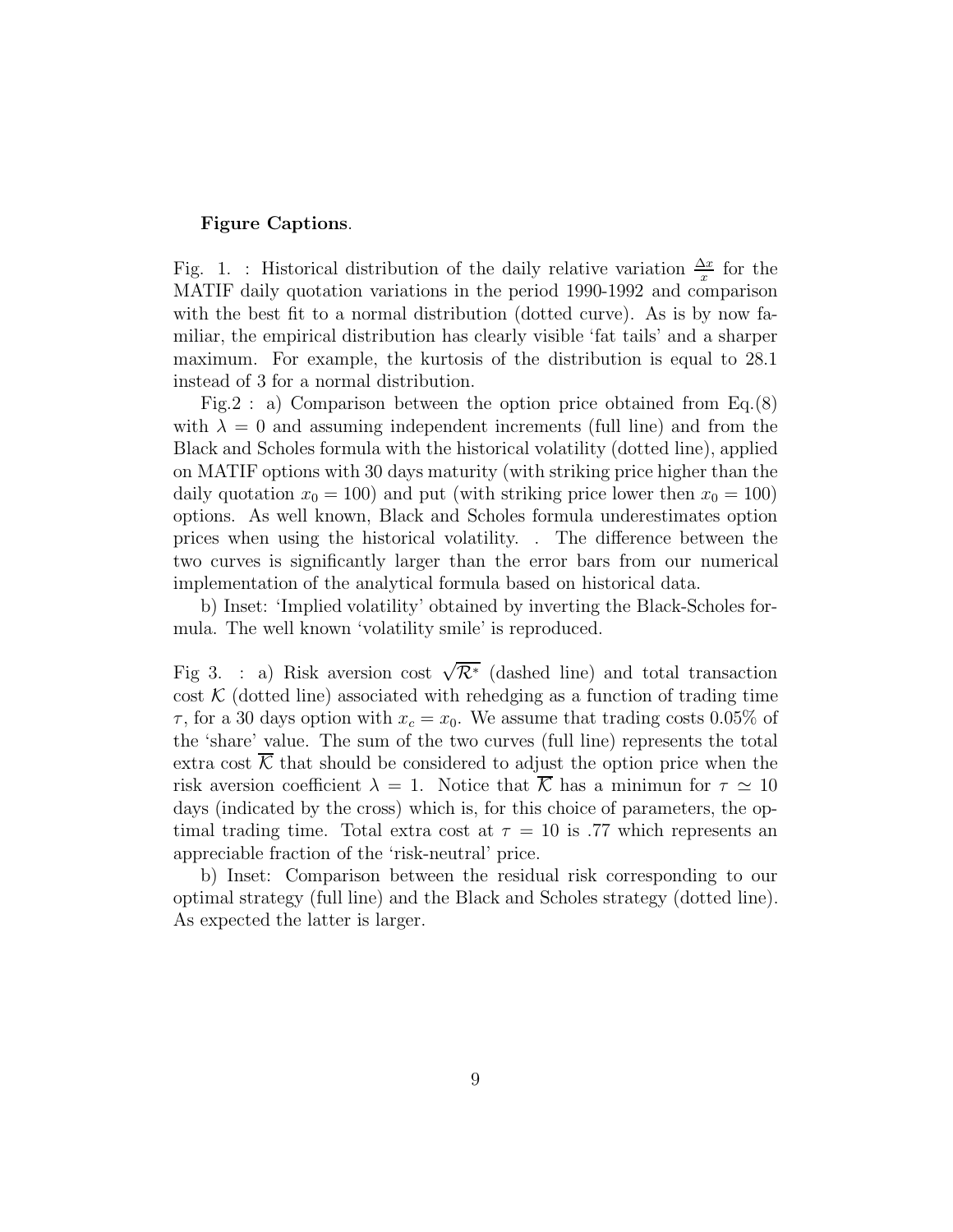### **Inset: Technical sheet.**

In order not to overload the main text with mathematical formulae, we give in this separate inset the most important final equations used for our numerical implementation, where we have neglected interest rate effects (i.e.  $r \equiv 0$ ). The optimal strategy  $\phi^*(x, t)$  is given by:

$$
\phi^*(x,t) = \int_{x_c}^{\infty} dx' \langle \frac{dx}{dt} \rangle_{(x,t) \longrightarrow (x',T)} \frac{(x'-x_c)}{\mathcal{D}(x)} P(x',T|x,t) \tag{I.1}
$$

where  $P(x', t'|x, t)$  is the probability that the value of x' occurs (within  $dx'$ ) at t', knowing that it was x at  $t \leq t'$ ,  $\langle \frac{dx}{dt} \rangle_{(x,t) \longrightarrow (x',T)}$  is the mean instantaneous increment conditioned to the initial condition  $(x, t)$  and a final condition  $(x',T)$ , and  $D(x)$  is the local volatility. The residual risk  $\mathcal{R}^*$  then reads:

$$
\mathcal{R}^* = \mathcal{R}_c - \sum_{t=0}^T \int_{-\infty}^{+\infty} dx \mathcal{D}(x) P(x, t | x_0, 0) \phi^{*2}(x, t), \qquad (I.2)
$$

where  $\mathcal{R}_c$  is the "bare" risk which would prevail in the absence of trading  $(\phi(x, t) \equiv 0)$ :

$$
\mathcal{R}_c = \left[ \int_{x_c}^{\infty} dx (x - x_c)^2 P(x, T | x_0, 0) \right] - \left[ \int_{x_c}^{\infty} dx (x - x_c) P(x, T | x_0, 0) \right]^2 \tag{I.3}
$$

. Finally, the option price is determined using Eq. (2) as:

$$
\mathcal{C}(x_0, x_c, T) = \left[ \int_{x_c}^{+\infty} dx' P(x', T | x_0, 0) (x' - x_c) + \lambda \sqrt{\mathcal{R}^*} \right]
$$
 (I.4)

which allows one to obtain numerically the option price, once  $P(x', t'|x, t)$ is reconstructed, which we do using the histogram of daily variations plus the assumption that these daily increments are uncorrelated.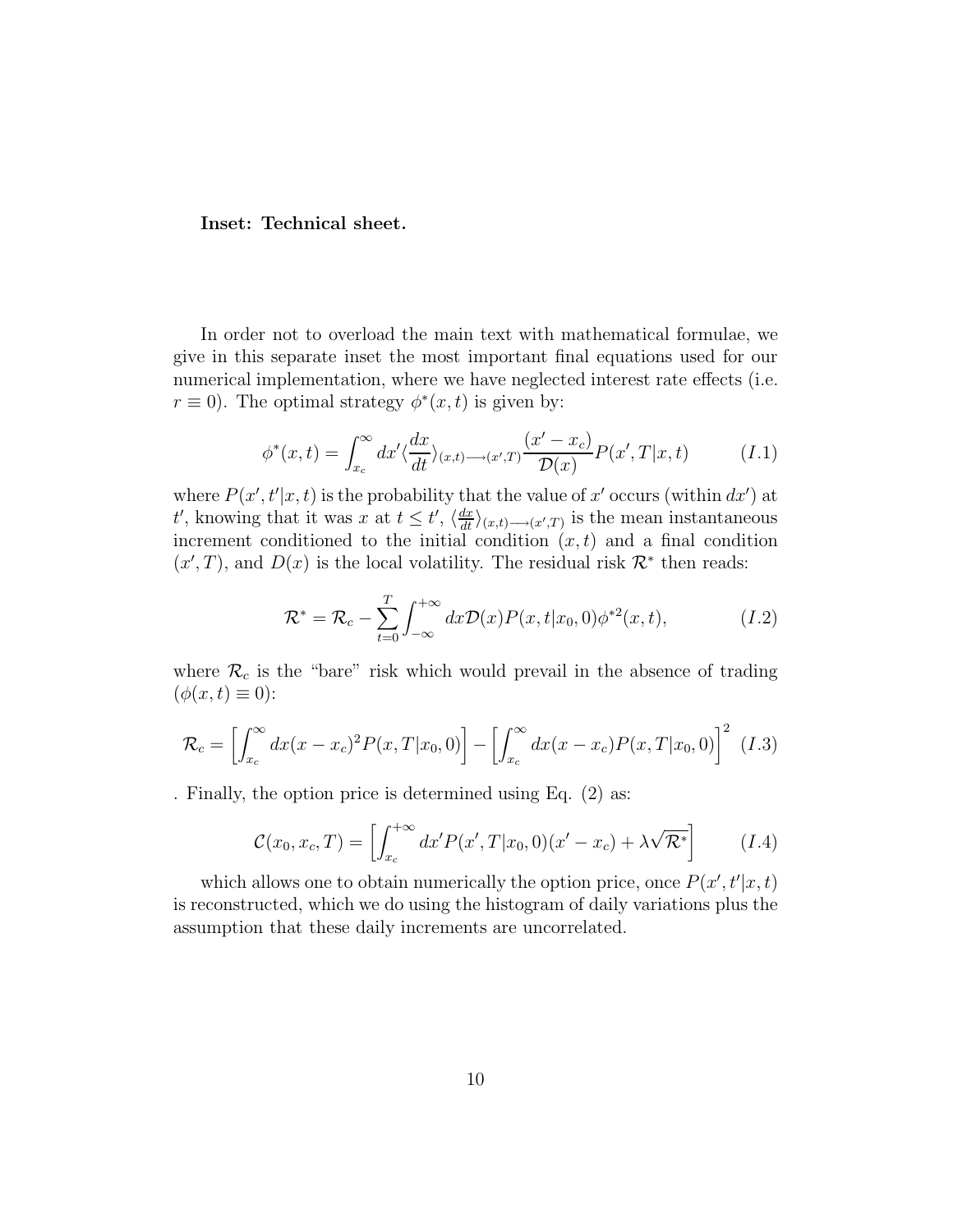# <span id="page-11-0"></span>**References**

- [1] F. Black, M. Scholes, Journal of Political Economy, 3, 637 (1973); R. C. Merton, Bell Journal of Economics and Management Science, 4, 141 (1973); R. C. Merton, Continuous-time finance, (Blackwell, Cambridge,1990)
- [2] J.P. Bouchaud, D. Sornette, J.Phys.I France 4, 863-881 (1994), 4, 219- 220 (1995).
- [3] H. Follmer and D. Sondermann, in 'Essays in honor of G. Debreu', W. Hildenbrand, A. Mas-Collel Etaus, North Holland (1986); C.E.R.M.A, C. R. Acad. Sci. Paris, 307, 625 (1988); H. Follmer, M. Schweitzer, in Applied Stochastic Analysis, eds. M.H.A. Davies and R.J. Elliott (Gordon and Breach Science Publishers, New York, 1990); M. Schweitzer, Stochastic Processes and Their Applications 37, 339-363 (1991).
- [4] J.P. Bouchaud, D. Sornette, Ch. Walter, J.P. Aguilar, submitted to J. Math. Finance (October 1994).
- [5] a- B.B. Mandelbrot, Journal of Business, 36, 394 (1963); b- B.B. Mandelbrot, 'The Fractal Geometry of Nature' (Freeman, San Francisco, 1983); c- Ch. Walter, Bulletin de l'Institut des actuaires français, 349, 3-32 (1990) and 350, 4-23 (1991) and Thèse, 1994 (unpublished); d-R. Mantegna, Physica A 179, 232 (1991); R. Mantegna, H.E. Stanley, Nature 376, 46 (1995); e- A. Arneodo, J.F. Muzy, J.P. Bouchaud, D. Sornette, in preparation.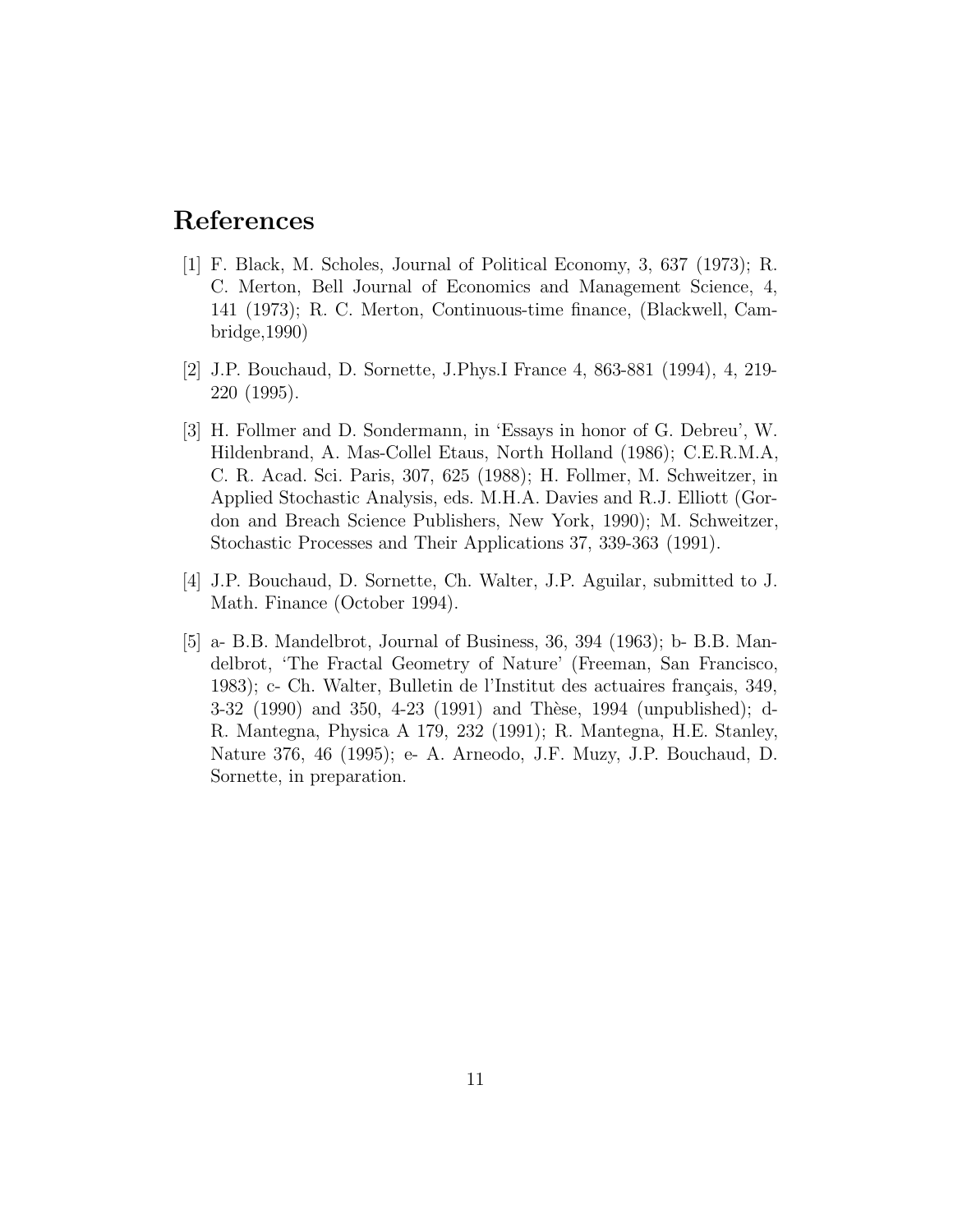

option values

B&S price real price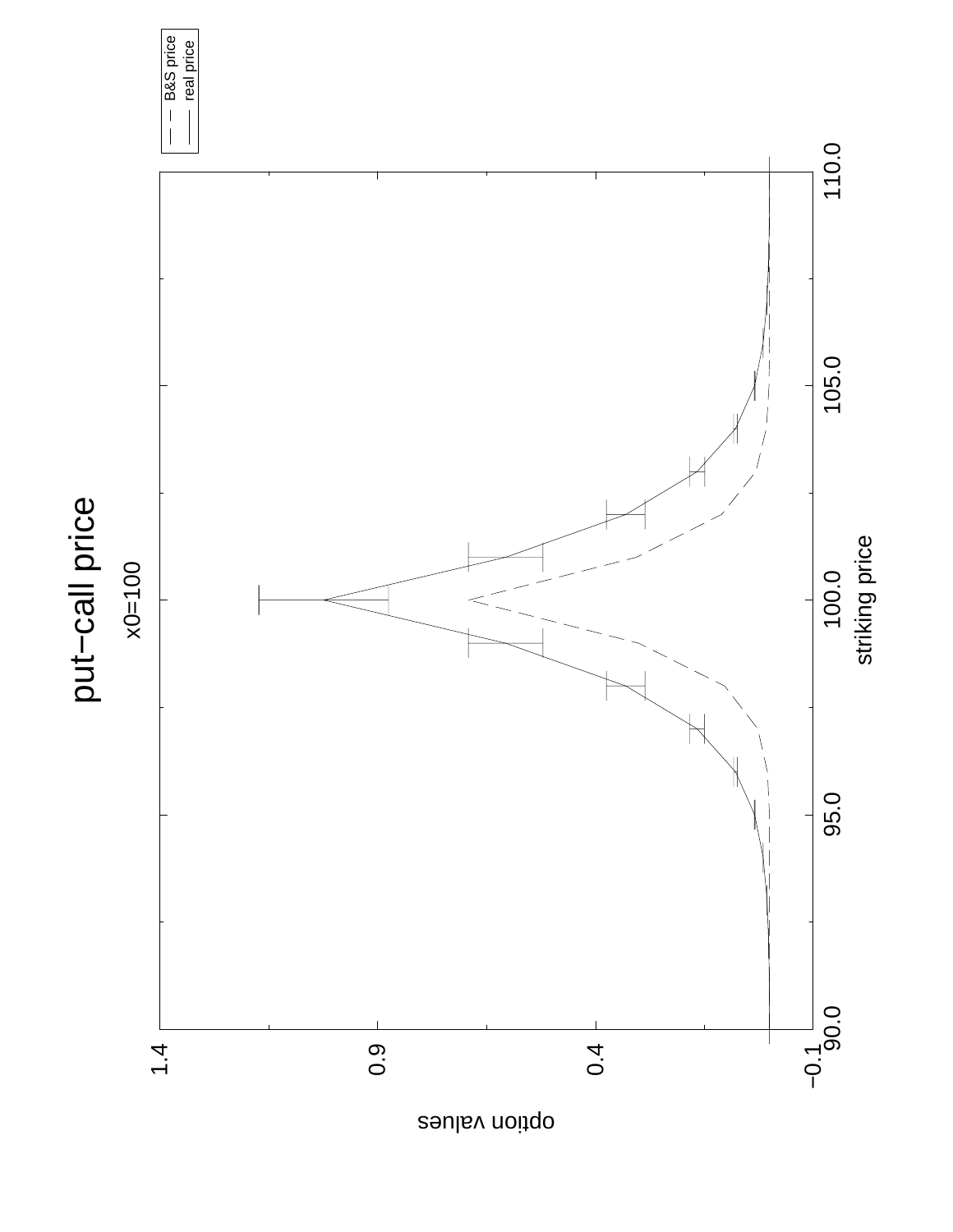

B&S optimal volatility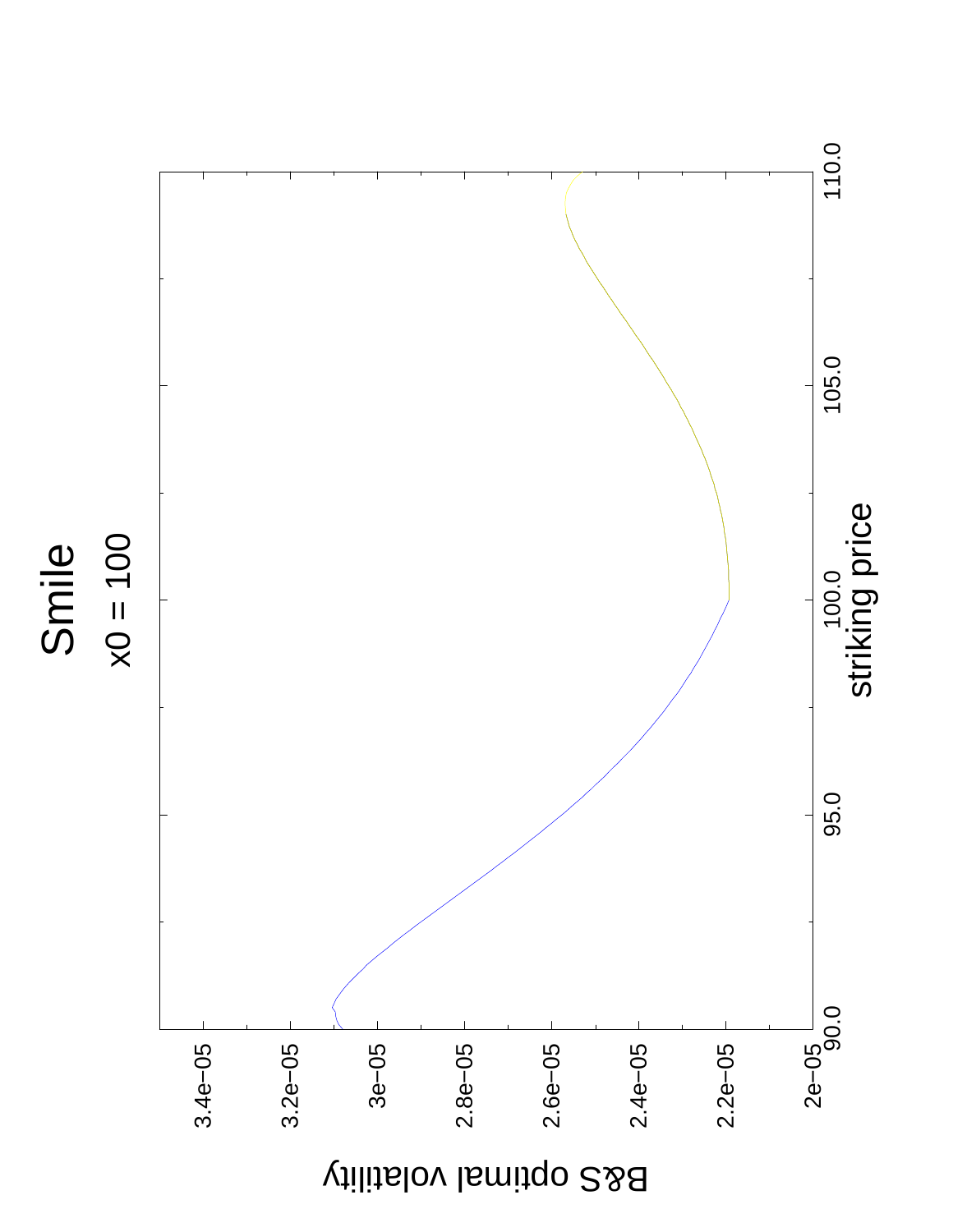



------- trading cost<br>------- total extra cost<br>------ risk extra cost total extra cost risk extra costtrading cost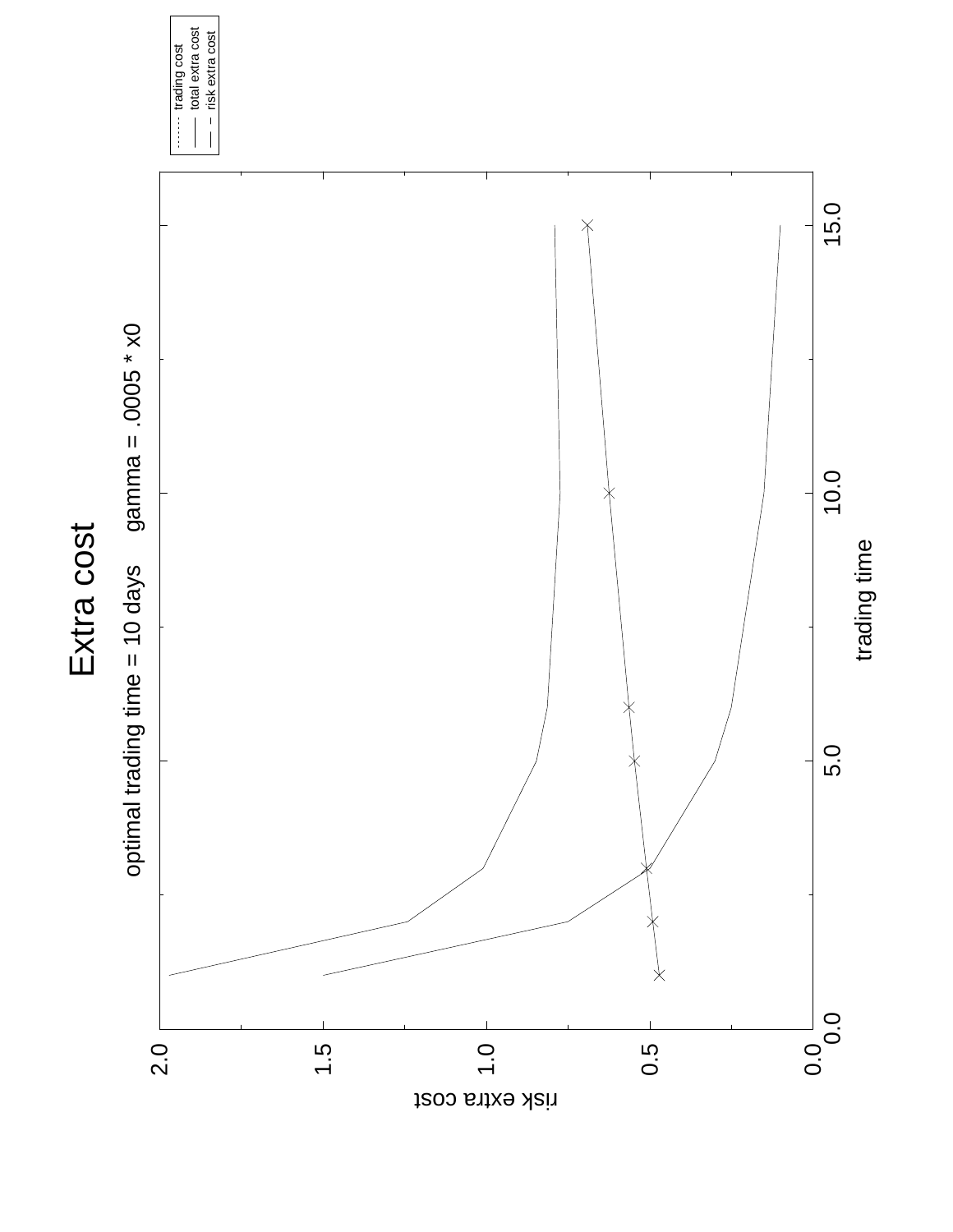



optimal strategy

optimal strategy